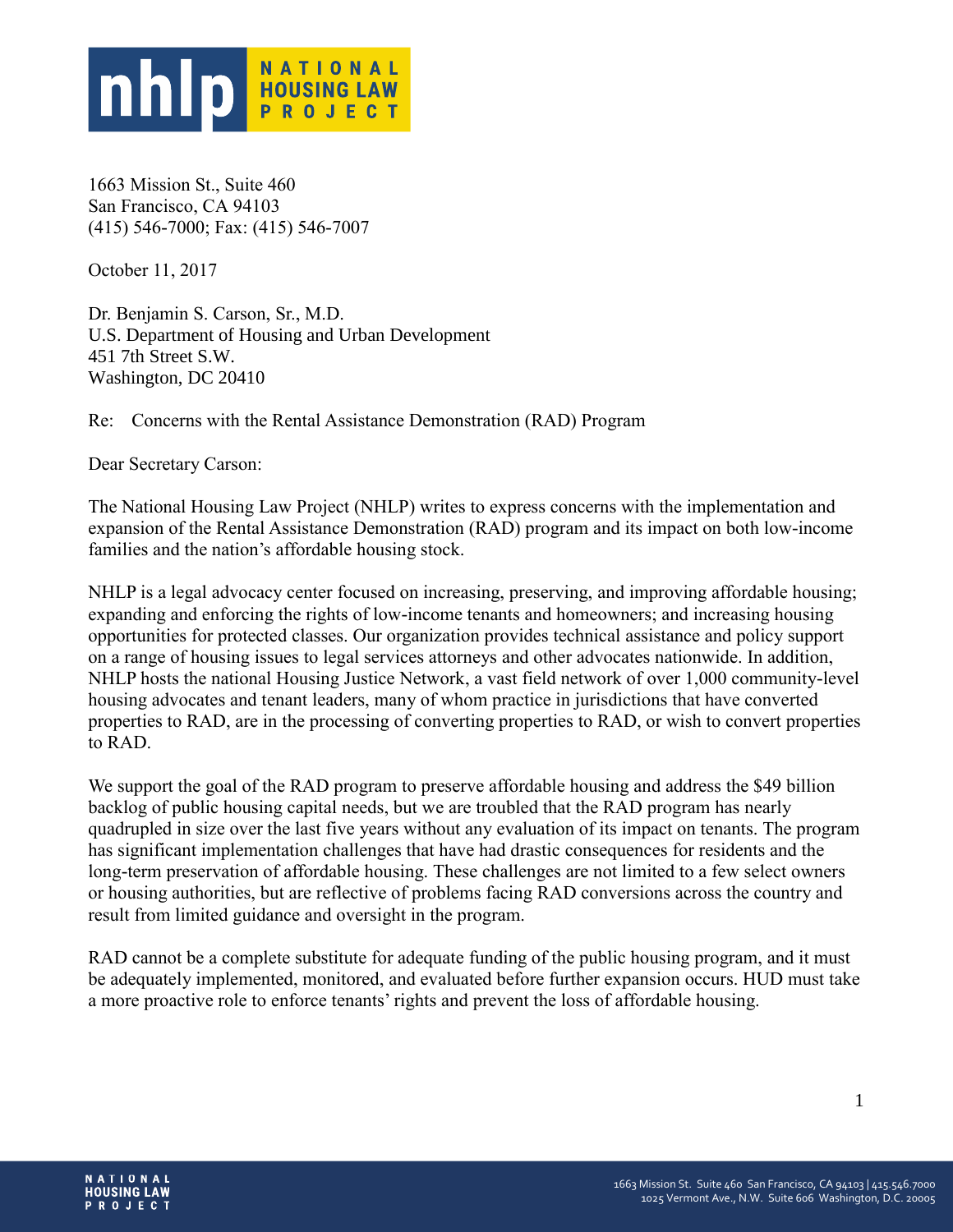## **Defining Success in the RAD Program**

We urge HUD to reconsider how it defines the success of the RAD program. Currently, HUD claims that the RAD program has been successful because of (1) the number of RAD properties that have officially converted, (2) a reduction in HUD's processing times between RAD application and closing, and (3) the amount of money "leveraged" for construction investments. While these may be important indicators of success, they lack clarity and do not consider the impact of the RAD program on lowincome tenants, the quality of the rehabilitated RAD-converted housing, or the future preservation of the property as affordable housing. The latest HUD-commissioned RAD evaluation [\(conducted](http://portal.hud.gov/hudportal/documents/huddoc?id=RAD_InterimRpt_Final.pdf) by [Econometrica,](http://portal.hud.gov/hudportal/documents/huddoc?id=RAD_InterimRpt_Final.pdf) Inc.) focused only on the amount of funding leveraged by the RAD program. By the report's own admission, it did not look at the impacts of the RAD program on tenants. In fact, the report made several troubling findings that impact tenants, including:

- PHAs often sought to use RAD as an opportunity to remove their properties from the statutory and regulatory control of the public housing program, and
- PHAs are not necessarily proposing their neediest projects for RAD conversion and may be choosing the projects with the least amount of capital needs to convert the properties more quickly to RAD.

We remain concerned about these findings, among others, because a key purpose of the RAD program is to "preserve and improve public housing properties and address the \$26 billion dollar [in 2011] nationwide backlog of deferred maintenance." According to HUD, there have been many successful "on-paper" RAD conversions that have not proposed any rehabilitation or construction at the property. This is likely an indication that RAD is being used to change the regulatory framework for the property, but not actually address deferred maintenance. HUD must develop comprehensive criteria to assess whether PHAs are adequately assessing and addressing the physical needs of the RADconverting property. The end result for tenants may be the same physical conditions but fewer rights. In addition, HUD must develop measures to assess the impact of RAD on low-income families and the long-term affordability of the property, before determining that any one RAD conversion, or the program in its entirety, is a success.

## **Impact of the RAD Program on Low-Income Tenants**

NHLP works closely with legal services attorneys and tenant advocates across the country who report problems with the local implementation of the RAD program. The current challenges in RAD conversions often detrimentally impact low-income tenants. We highlight the most common implementation issues below and urge HUD to consider broad policy changes to prevent their future occurrence.

## *A. Transparency Before, During, and After the RAD Conversion*

Tenants and advocates are routinely denied access to documents and plans related to RAD conversions, or are not provided the information in a timely manner. This creates a barrier to effective engagement in the RAD conversion and limits oversight of the program.

In order to effectively understand local RAD conversion plans and ensure enforcement of tenants' rights, advocates often need access to key RAD conversion documents, including: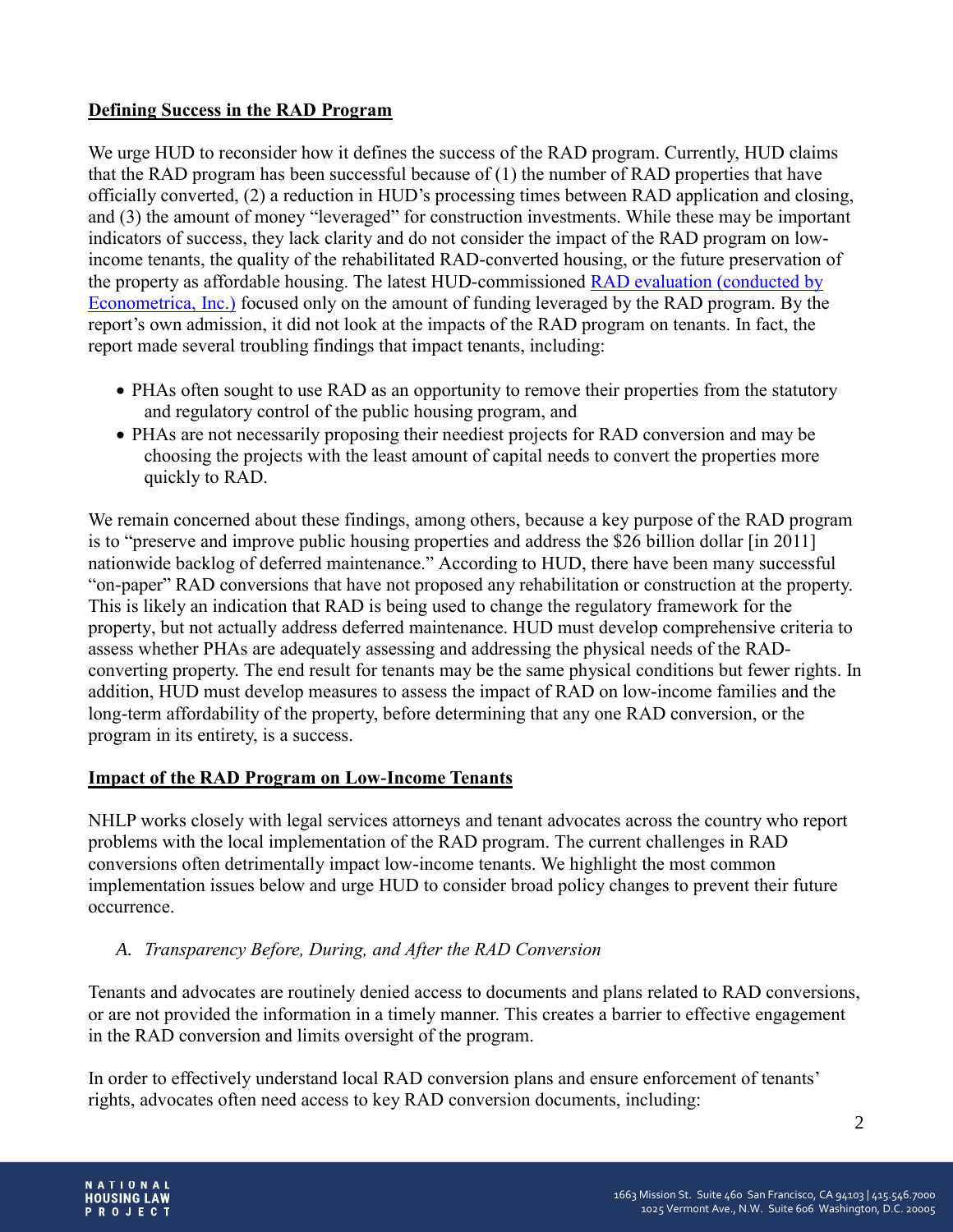- The PHA's RAD application sent to HUD,
- Front-end civil rights reviews by HUD identifying any potential fair housing or civil rights concerns,
- RAD tenant relocation plans, and
- Post-conversion findings of noncompliance by HUD.

In addition, failure to provide the documents results in advocates having to commit significant resources to preparing and submitting FOIA requests (and state public records act requests, as applicable) for basic information regarding a particular RAD conversion. FOIA requests can be costly, including search costs ranging from \$21 to \$75 an hour and an additional fee for copies. Although these requests are subject to a fee waiver pursuant to 40 C.F.R. 2.107, the waiver is routinely denied, resulting in high costs to already under-resourced legal aid offices plus lengthy waits for documents that are needed immediately for effective representation. Consequently, tenants are unable to make informed choices and exercise their rights.

Regarding post-conversion transparency, HUD has only recently committed to collecting data from 90 randomly selected RAD-converted properties to "to conduct preliminary compliance reviews of completed RAD conversions to better carry out oversight of relocation and verify construction activity." While we are encouraged by this initial step by HUD, it remains unclear what factors specifically HUD will be reviewing and whether this information will be publicly accessible. Since the RAD program was created five years ago, HUD has not proactively collected any data from RADconverted properties to ensure compliance with federal law, regulations, and RAD-specific rights. HUD should make this data available and, in addition, address how it plans to proactively monitor the rest of the 225,000 RAD units nationwide.

## *B. Tenant Education of RAD Conversion Plans*

Prior to submitting a RAD application, a housing authority is required to conduct at least two meetings with residents and provide an opportunity for comment. HUD requires that these meetings include a discussion of, at a minimum:

- whether the conversion will include a transfer of assistance.
- plans to partner with an entity other than an affiliate or instrumentality of the PHA if such partner will have a general partner or managing member ownership interest in the proposed project owner,
- changes in the number or configuration of assisted units or any other change that may impact a household's ability to re-occupy the property following repairs or construction,
- a *de minimis* reduction of units which had been vacant for more than 24 months at the time of RAD application, and
- the scope of work.

The RAD Notice (HUD Notice 2012-32, REV-3) requires that the PHA also have one additional meeting before HUD executes the HAP contract. Therefore, HUD only requires three meetings with residents between the time that the PHA is considering RAD and the time the property officially converts under RAD. Based on our experience and the experience of our partners, three meetings is entirely inadequate to explain the changes that residents will experience as the property converts, and to discuss the often complex options presented at the time of conversion.

3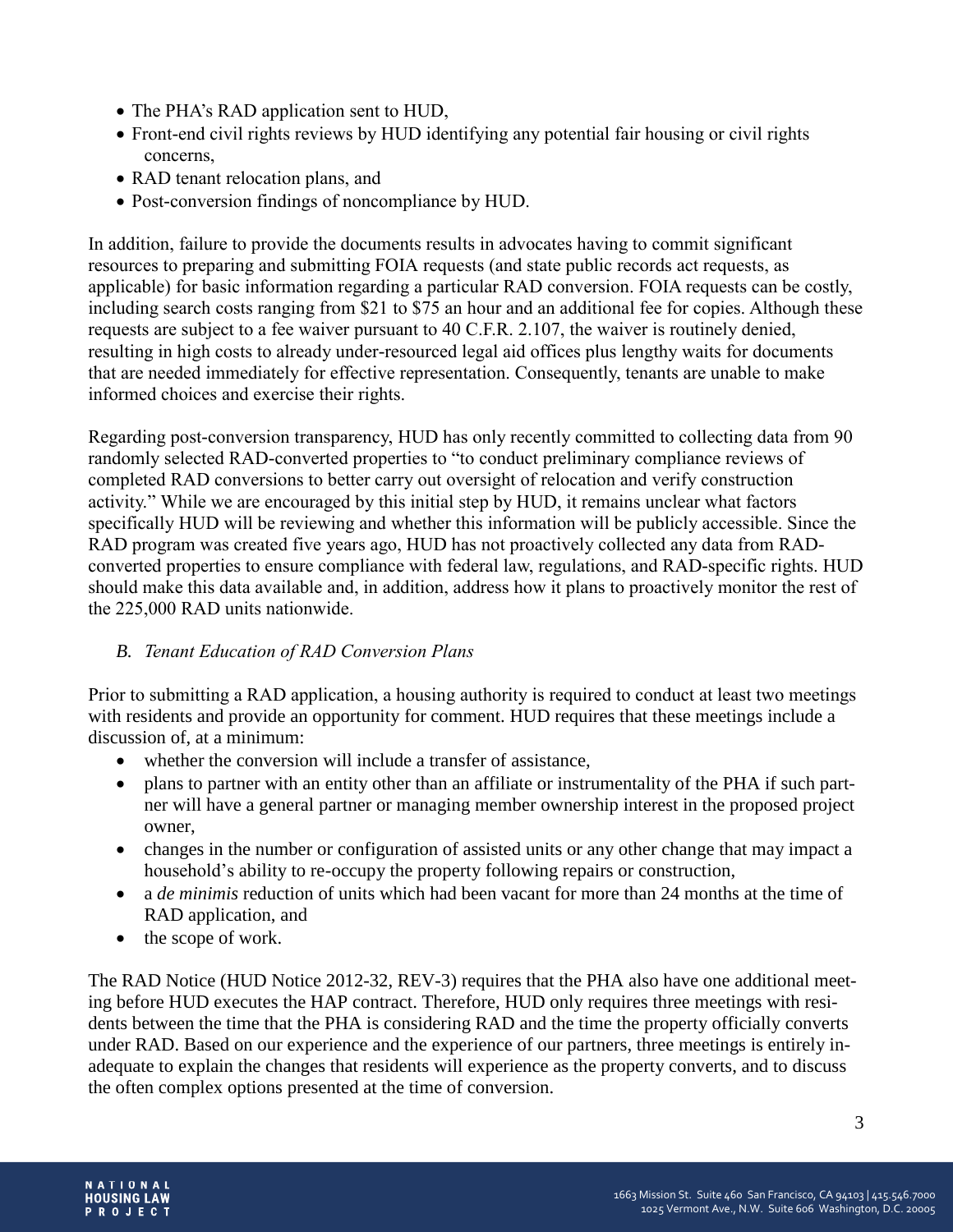In some cases, PHAs include only the information that is required by HUD, which leaves out important topics including temporary tenant relocation, whether the conversion will be to project-based vouchers or project-based rental assistance, how the PHA plans to maintain an interest in the property after the RAD conversion, and key tenant rights provided by the RAD program (i.e. right to remain, grievance procedures, prohibition on re-screening existing tenants). In other cases, PHAs do not even present the minimum amount of information as required by law. In either case, advocates nationwide report that resident meetings fail to capture the true impact of the RAD conversion on residents and their families.

Advocates also report accessibility issues with respect to the tenant engagement meetings. We have seen PHAs host meetings during work hours or at inconvenient times for residents, at hard-to-reach locations off-site, and in violation of applicable civil rights and language translation requirements.

HUD must take stronger action to ensure that these meetings educate residents before allowing the RAD conversion to proceed. HUD should (1) carefully review tenant comments and the PHA's responses, which PHAs are required to submit to HUD, (2) require more than three tenant meetings prior to a HUD conversion and (3) educate PHAs about the importance of having effective meetings that are accessible, informative, and provide an adequate opportunity for tenant participation.

## *C. Tenant Relocation*

Often a RAD conversion involves temporary relocation of tenants to allow for construction or repair of the property. PHAs are required to participate in a planning process and take specific steps to minimize the adverse impact of relocation on tenants. This includes: 1) tenant relocation assistance; 2) certain relocation notices; 3) relocation advisory services; and 4) decent, safe, and sanitary temporary housing allocated on a non-discriminatory basis. The HUD RAD Fair Housing and Relocation Notice (HUD Notice 2016-17) also requires a written relocation plan if temporary relocation is anticipated to last more than 12 months and strongly encourages a written relocation plan for temporary relocation anticipated to last less than 12 months.

Despite these clear mandates, inadequate relocation policies are commonplace. NHLP and its local partners have seen the following problematic tenant relocation practices with respect to RAD:

- PHAs and owners failing to provide tenants with adequate notice as required by law (30- or 90 day notices).
- PHAs and owners failing to provide the required relocation advisory services. Specifically, some PHAs and owners simply provided a list of subsidized housing in the community, without meeting with residents individually to assess their needs and identify specific units and landlords who will accommodate the temporarily relocated tenants.
- PHAs and owners failing to create adequate written relocation plans, or failing to comply with their own written relocation plans.
- Owners failing to provide the same alternative housing options to similarly situated tenants, and situations where the temporary housing provided is uninhabitable or an inadequate size for the family, in violation of the Uniform Relocation Act and RAD requirements.

Additionally, we have seen PHAs and owners misjudge the need for temporary relocation, resulting in the loss of heating during extreme winter months, tenants living without windows, inoperable elevators, lack of plumbing, and significant construction dust and debris within tenants' units. Such occurrences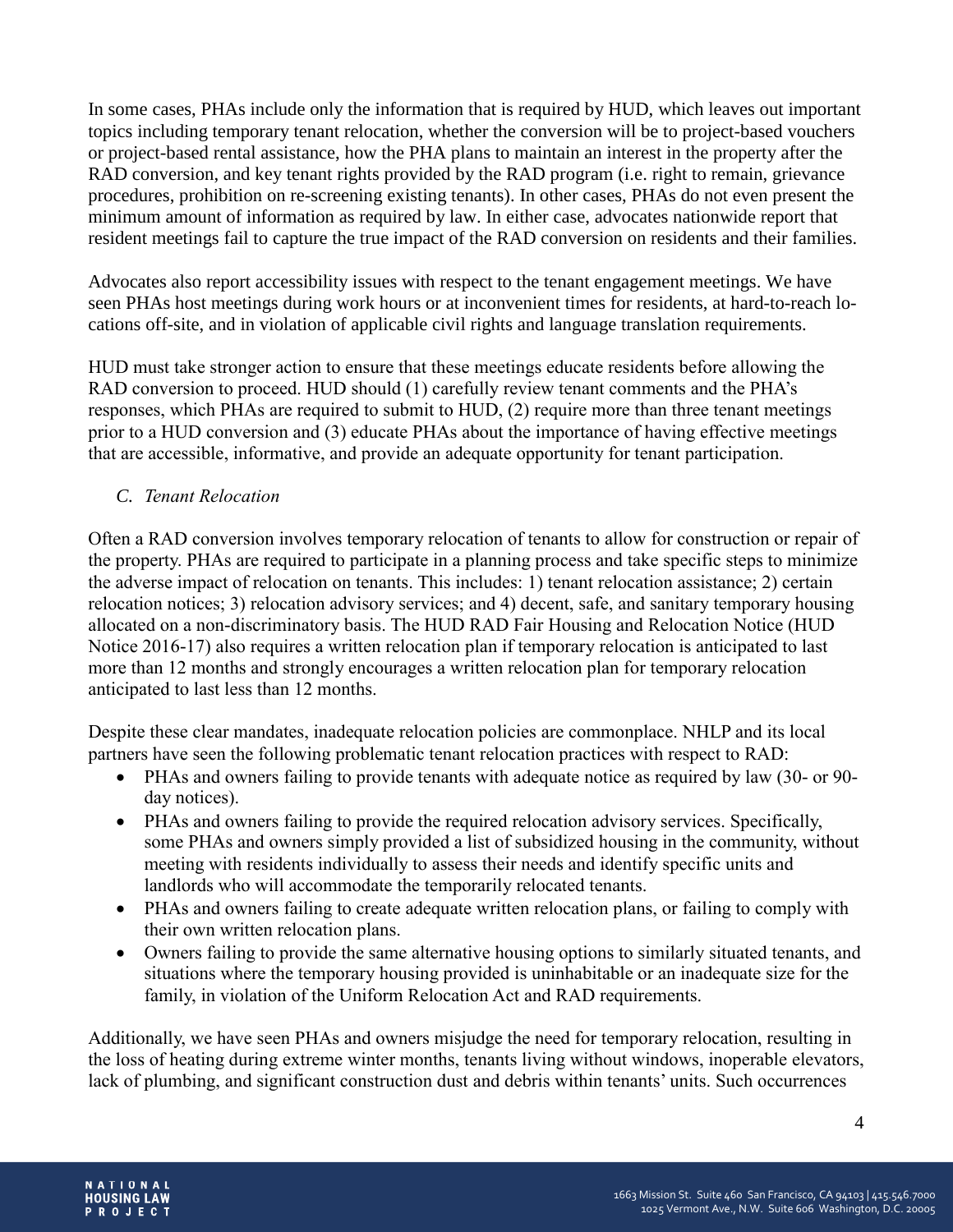put the health and safety of the residents at risk and fail to ensure that tenants are living in decent, safe, and sanitary units. At the very least, HUD should collect relocation data about the property conditions and number of returning tenants for all RAD-converted properties nationwide so it can assess the impact of the RAD program on low-income tenants.

## *D. Tenant Organizing*

Federal statutes and HUD guidance give RAD tenants the right to "establish and operate a tenant organization for the purpose of addressing issues related to their living environment, which includes the terms and conditions of their tenancy as well as activities related to housing and community development." Federal regulations also provide that tenants and non-tenant tenant organizers have the right to engage in tenant organizing activities related to establishing or operating a tenant organization, such as distributing leaflets, contacting residents, and convening regularly scheduled resident organization meetings. While such rights already exist for tenants in PBRA properties, the RAD Notice explicitly extends these rights to RAD PBV tenants. Additionally, RAD tenants have the right to receive \$25 per occupied unit per year from the owner for tenant participation activities. At least \$15 per occupied unit per year must be provided to the "legitimate resident organization" at the property.

Owners of RAD properties frequently interfere with tenant organizing activities. We have heard of many instances where PHAs and owners have explicitly impeded or prohibited tenant organizing efforts, including:

- Interfering with the distribution of leaflets;
- Interfering with meetings and elections (including demanding that the property manager attend tenant organization meetings);
- Threatening to have non-tenant tenant organizers arrested for organizing tenants; and
- Failing to give tenant organizations the funds that should be made available to them.

RAD conversions create a critical need for tenant organizing so tenants can better understand the impact of the RAD conversion, hold the owner accountable to federal law and RAD requirements, and assist in planning for temporary tenant relocation and other important issues. HUD must take appropriate steps to prevent these egregious practices from continuing.

## *E. Tenant Re-Screening*

When properties are converted through RAD, current households cannot be subject to re-screening, income eligibility determinations, or income targeting. Current households must be grandfathered in for conditions that occurred prior to conversion, but are subject to any ongoing eligibility requirements for actions that occur after conversion.

Despite these clear protections, RAD tenants are routinely re-screened at the time of conversion for income, criminal history, credit, and other requirements, especially in properties that will be utilizing low-income housing tax credits. For example, tenants have been expressly told that they are "overincome" for a RAD-converted building or that they will only be "grandfathered in" for a finite amount of time. This has resulted in evictions and monetary buy-out packages that force tenants to move from the property, despite their right to remain after conversion. Additionally, advocates have had to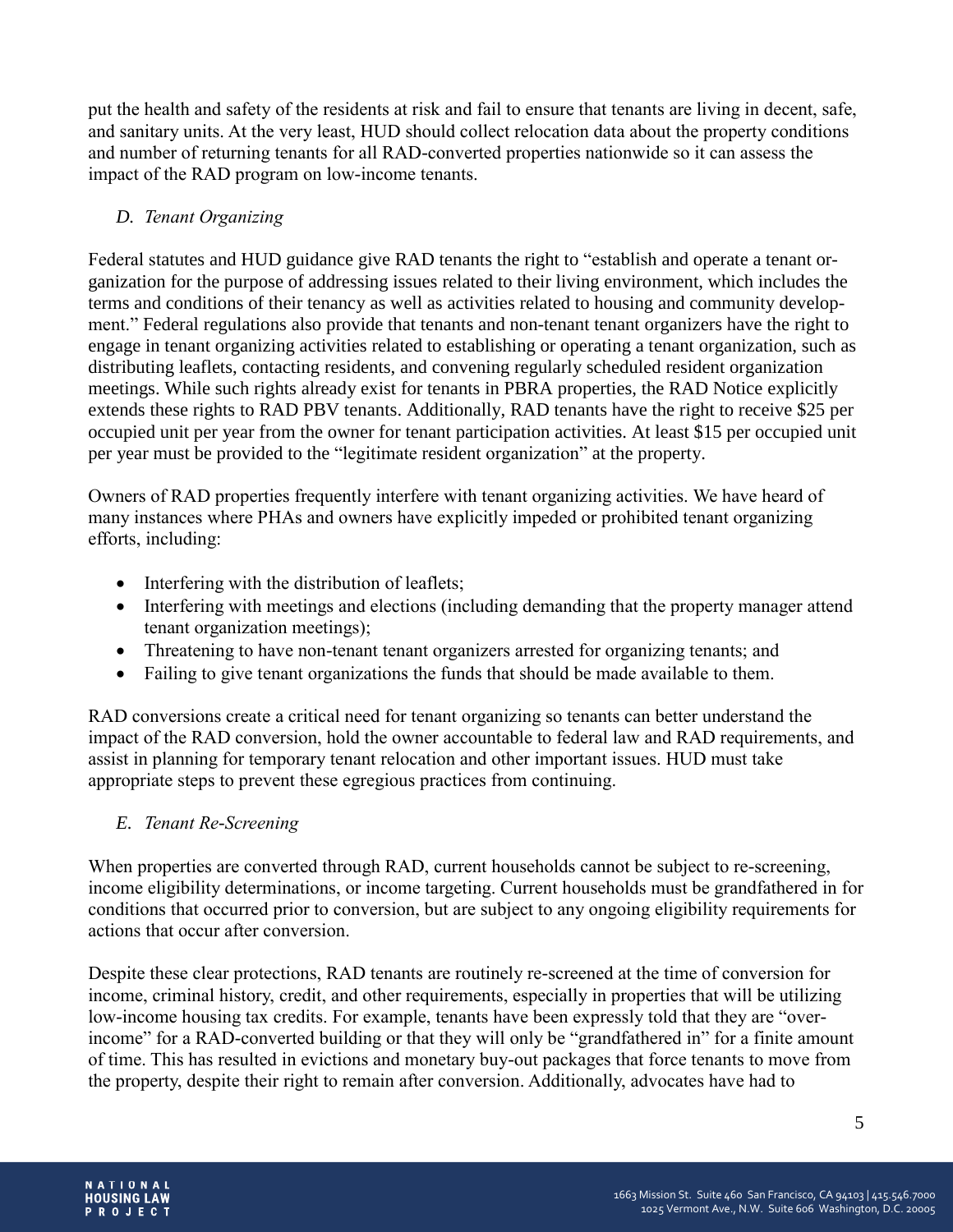challenge PHA proposals that seek to: rescreen temporarily relocated tenants for activity that occurred prior to conversion; terminate temporarily relocated tenants' leases for alleged lease violations that occur during temporary relocation but have no formal, official judicial determination; and rescreen all tenants who are moving back in after the property has been rebuilt or rehabilitated.

Without adequate HUD oversight or enforcement, the burden has fallen upon local tenants and their advocates to ensure that RAD tenants are not unlawfully denied access to, or evicted from, their housing. HUD should more proactively monitor RAD-converting properties nationwide and collect data about tenants' right to return and whether that right is being impeded by local RAD policies.

# *F. Long-Term Preservation*

The preservation of affordable housing is the fundamental goal of the RAD program. The RAD Notice generally requires one-for-one unit replacement, but provides for exceptions that result in the loss of units during conversion, including: (1) if the unit has been vacant for more than 24 months at the time of RAD application, and (2) if reducing the total unit number will allow the PHA to more effectively or efficiently serve assisted households through either reconfiguring apartments (e.g., converting efficiency units to one-bedroom units) or facilitating social service delivery.

These exceptions are at odds with the goals of the RAD program. First, the reason a unit is vacant for more than two years is often because it is in need of rehabilitation. Permitting PHAs to eliminate these units allows PHAs to leave habitability issues unaddressed, while reducing the overall number of affordable housing units in local communities. Additionally, the second exception is vague and does not set any standards or factors that the PHA must meet when avoiding its one-for-one replacement obligation. HUD should eliminate these exceptions and provide more oversight of the unit replacement process to meet the RAD program's goals.

Additionally, HUD requires PHAs to maintain an interest in the RAD-converting property that will be owned by a for-profit entity and utilizes low-income housing tax credits. In the RAD Notice, HUD states that the PHA can maintain an interest in the property after the RAD conversion via the following methods:

- The PHA, or an affiliate under its sole control, is the general partner or managing member;
- The PHA retains fee ownership and leases the real estate to the tax credit entity pursuant to a long-term ground lease;
- The PHA retains control over the leasing of the Covered Project, such as exclusively maintaining and administering the waiting list for the Covered Project, including performing eligibility determinations complying with the PHA Plan;
- The PHA enters into a Control Agreement by which the PHA retains consent rights over certain acts of the Project Owner (including, for example, disposition of the Covered Project, leasing, selecting the management agent, setting the operating budget and making withdrawals from the reserves) and retains certain rights over the Covered Project, such as administering the waiting list; or
- Other means that HUD finds acceptable, in its sole discretion.

Only the first two methods will preserve the long-term affordability of the property. The other methods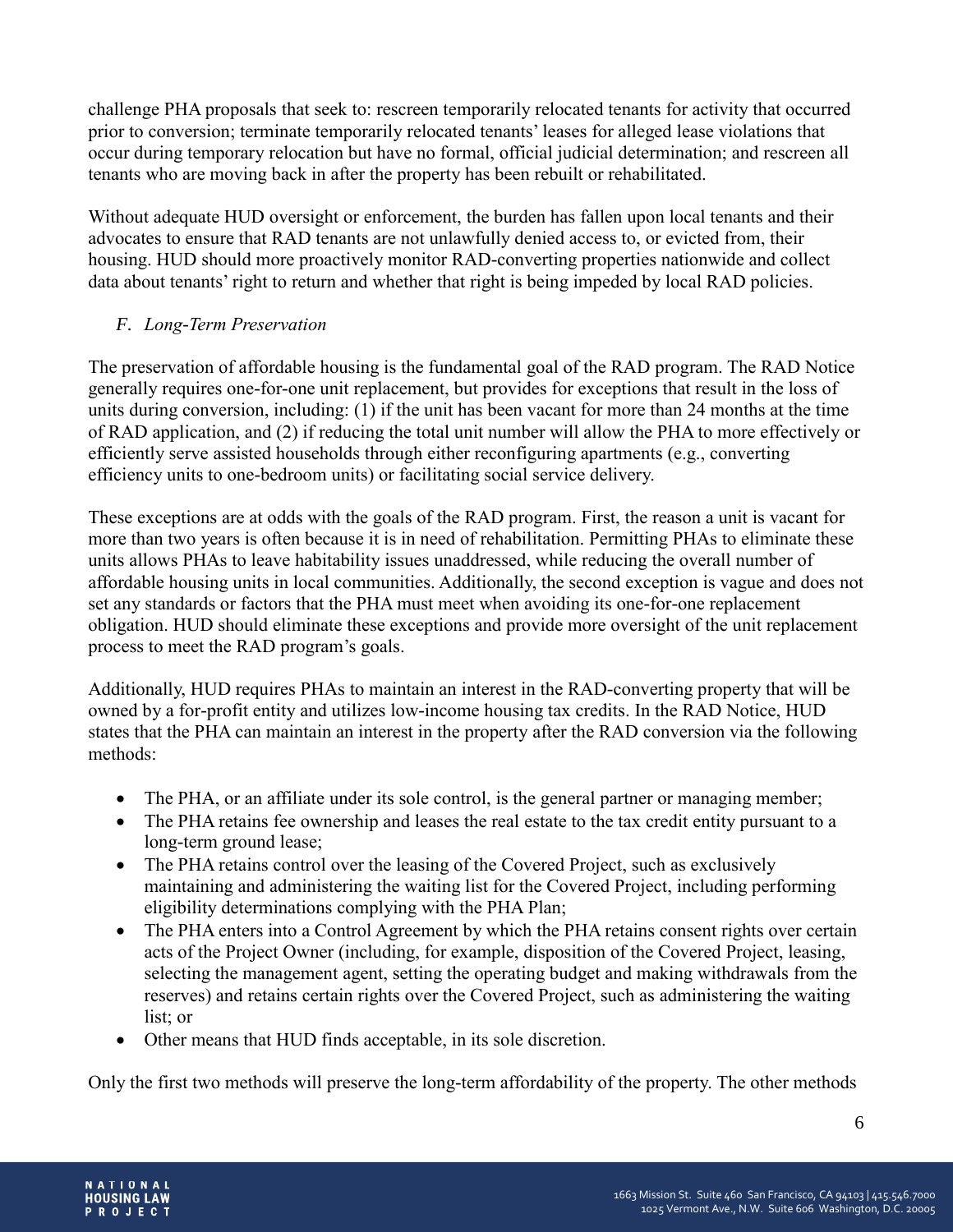fail to retain meaningful long-term oversight of for-profit owners. PHAs that maintain an interest using the other methods will lack sufficient oversight over the property, likely resulting in a departure from the accountability inherent to the public housing program.

The preservation of the quality of the housing stock is also a concern to tenants and housing advocates. In some RAD conversions, newly rehabilitated and rebuilt housing has significant safety and maintenance needs a short time after the RAD conversion. This is usually due to poor workmanship and mismanagement, as well as inadequate preliminary assessments of the scope of work needed for the property. This creates significant impacts on the health and safety of the residents. Accordingly, HUD must adopt procedures to prevent these issues.

## *G. Resident Leases and House Rules*

Tenants in RAD-converted properties are bound by new leases and house rules, which are required to be effective as of the date of the HAP Contract. All RAD PBRA properties must use the required HUD PBRA Model Lease, and both RAD PBV and PBRA properties must include required language about lease termination notification and grievance procedures. A key protection that is required to be included in the lease and implemented in practice is that tenants cannot be evicted unless there is good cause to do so.

However, some owners have failed to adopt appropriate lease provisions, such as termination and grievance procedure language, require that tenants sign new leases that become effective as of the effective date of the HAP Contract, and provide copies of the new lease and house rules to tenants. Owners have also attempted to evict tenants without good cause and with notices that fail to give a sufficient reason for termination.

Despite the requirements in the RAD Notice, HUD has failed to collect house rules from owners during the conversion process. As a result, tenants and advocates report that owners and PHAs are adopting house rules that are unreasonable and infringe upon tenants' civil rights. HUD should collect and review house rules for all RAD-converting properties in order to properly oversee the RAD program and prevent illegal and unreasonable house rules from going into effect.

# *H. Resident Grievance Procedures*

Pursuant to the RAD authorization statute, RAD tenants are entitled to the same rights that they possessed in the public housing program, including the right to a grievance procedure to dispute any action or inaction by the owner. As noted above, the RAD house rules also must contain specific language about tenants' grievance procedure rights.

Despite these important mandates, numerous tenants have been denied their right to a grievance procedure. Owners have routinely failed to include references to the grievance procedure in the house rules. As a result, owners have evicted, and attempted to evict, tenants without access to, or notice of their right to, a grievance procedure. While our network has attempted to intervene in these cases, access to a legal services attorney is not always possible, given geographic and resource constraints. HUD must take the necessary steps to ensure that RAD tenants do not continue to be deprived of their legal right to basic due process.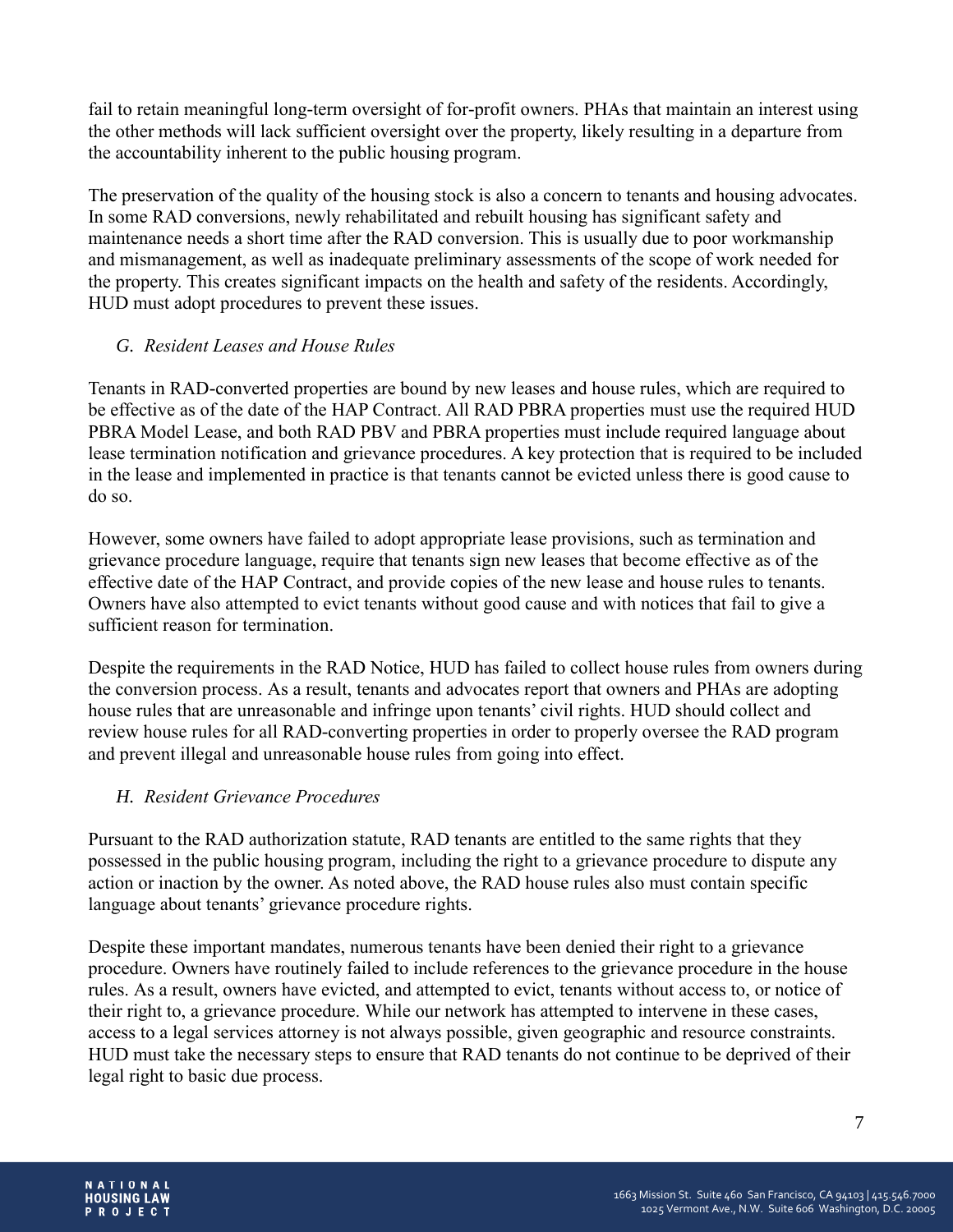## *I. Fair Housing and Civil Rights*

As reiterated in HUD Notice 2016-17, RAD properties remain subject to fair housing and civil rights laws, including the Fair Housing Act, Section 504, the Americans with Disabilities Act (ADA), and the Violence Against Women Act (VAWA). Additionally, RAD properties must comply with the 1964 Civil Rights Act which provides that Limited English Proficient (LEP) persons be provided with translation services so they can have meaningful access to housing programs.

We have seen explicit violations of fair housing and civil rights laws in many different contexts. Such incidents include express familial status discrimination, failure to provide reasonable accommodations to tenants with disabilities, and failure to provide translation services to LEP individuals. Other examples include concentrating disability-accessible units in RAD properties and failing to adopt emergency transfer plans which allow survivors of domestic violence to move rapidly to escape lifethreatening situations. HUD must take appropriate steps to educate owners of their civil rights obligations and enforce federal law.

## *J. Transfer of Assistance*

RAD transfers of assistance allow subsidized housing assistance to be transferred to a property in a different location. Such transfers have enormous impacts on tenants' lives and raise significant fair housing and accessibility concerns. Despite the fact that HUD is required to complete a front-end civil rights review of RAD transfer of assistance conversions, we remain concerned about issues that are not captured by such a review. For example, HUD Notice 2016-17 states that if the transfer of assistance to a new site is a "significant distance" from the converting property, then tenants will have the right to an assisted unit within a reasonable distance of their former public housing residence. We have seen firsthand during RAD conversions how the vagueness of such a requirement negatively impacts tenants' ability to exercise their rights.

In transfers of assistance nationwide, tenants are being told they must move a significant distance away from the public housing property. Such transfers will have a devastating impact on tenants, since they will be moved far from their friends, families, workplaces, churches, schools, and medical providers. HUD should modify its policy on RAD transfers of assistance to better protect tenants, especially as PHAs and owners seek to move tenants away from developing areas of opportunity.

## *K. Choice Mobility*

RAD tenants may exercise choice mobility rights and request tenant-based rental assistance 12 months (PBV) or 24 months (PBRA) after the RAD conversion. Choice mobility allows RAD-converted tenants to be placed at the top of the local PHA's waiting list for tenant-based rental assistance and move to any private market unit where a landlord will accept the assistance.

Unfortunately, we have encountered PHAs who are unfamiliar with choice mobility rights and have not adopted policies and procedures to allow RAD tenants to exercise their choice mobility rights. As a result, PHAs and owners fail to inform residents of these rights. Even when tenants are aware of the right to tenant-based assistance, PHAs and owners present significant barriers to obtaining it. HUD should publish guidance on choice mobility in the RAD program, so that PHAs and owners understand their obligations. In turn, tenants will have better access to choice and mobility post-RAD conversion.